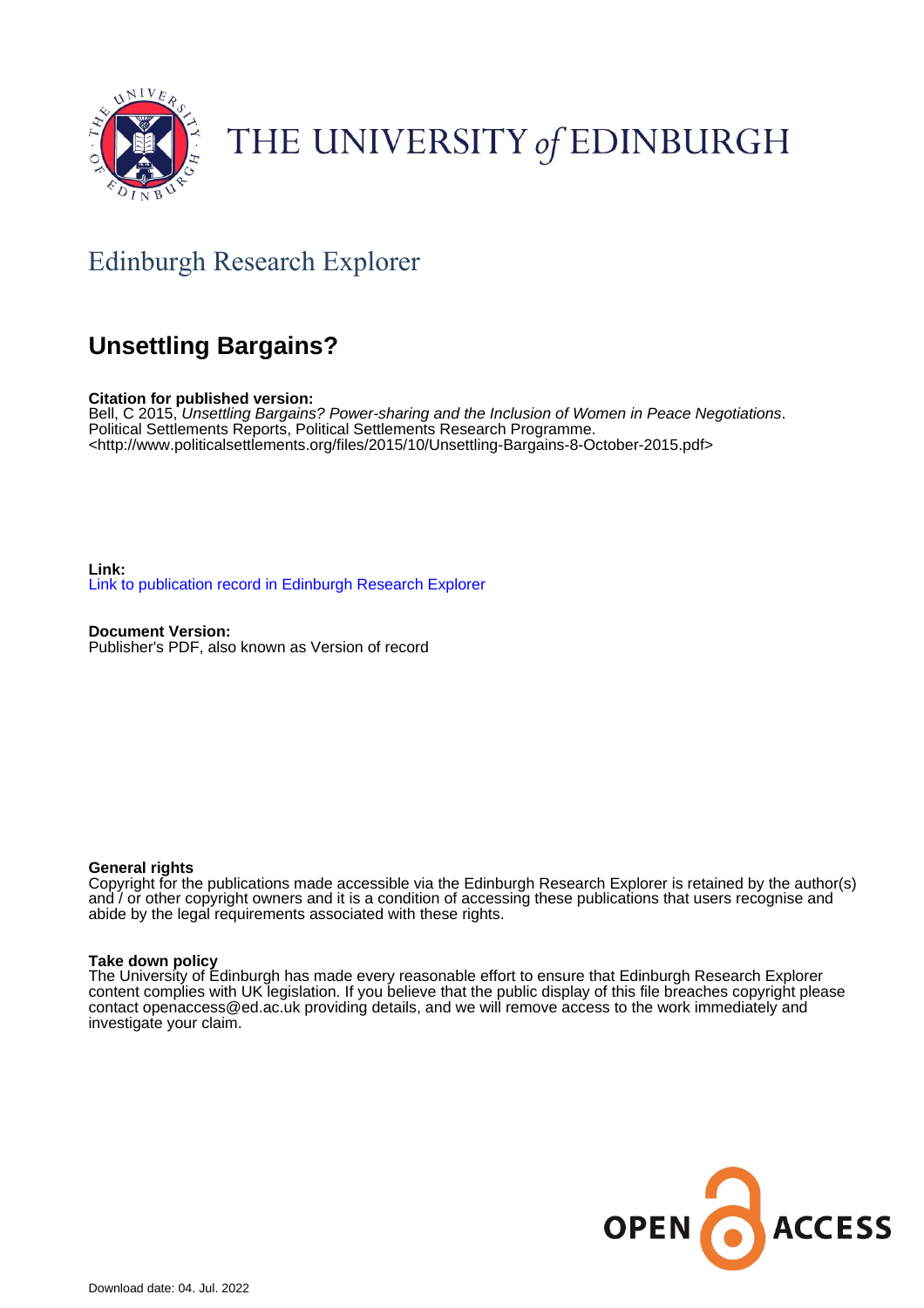# **EXECUTIVE SUMMARY**

# **Unsettling Bargains?**

**Power-sharing and the Inclusion of Women in Peace Negotiations**

# **Professor Christine Bell**

**University of Edinburgh** *Report 2*



**Political Settlements Research Programme** [PoliticalSetttlements@ed.ac.uk](mailto:PoliticalSetttlements@ed.ac.uk) [www.politicalsettlements.org](http://www.politicalsettlements.org/) [@PolSettlements](https://twitter.com/polsettlements)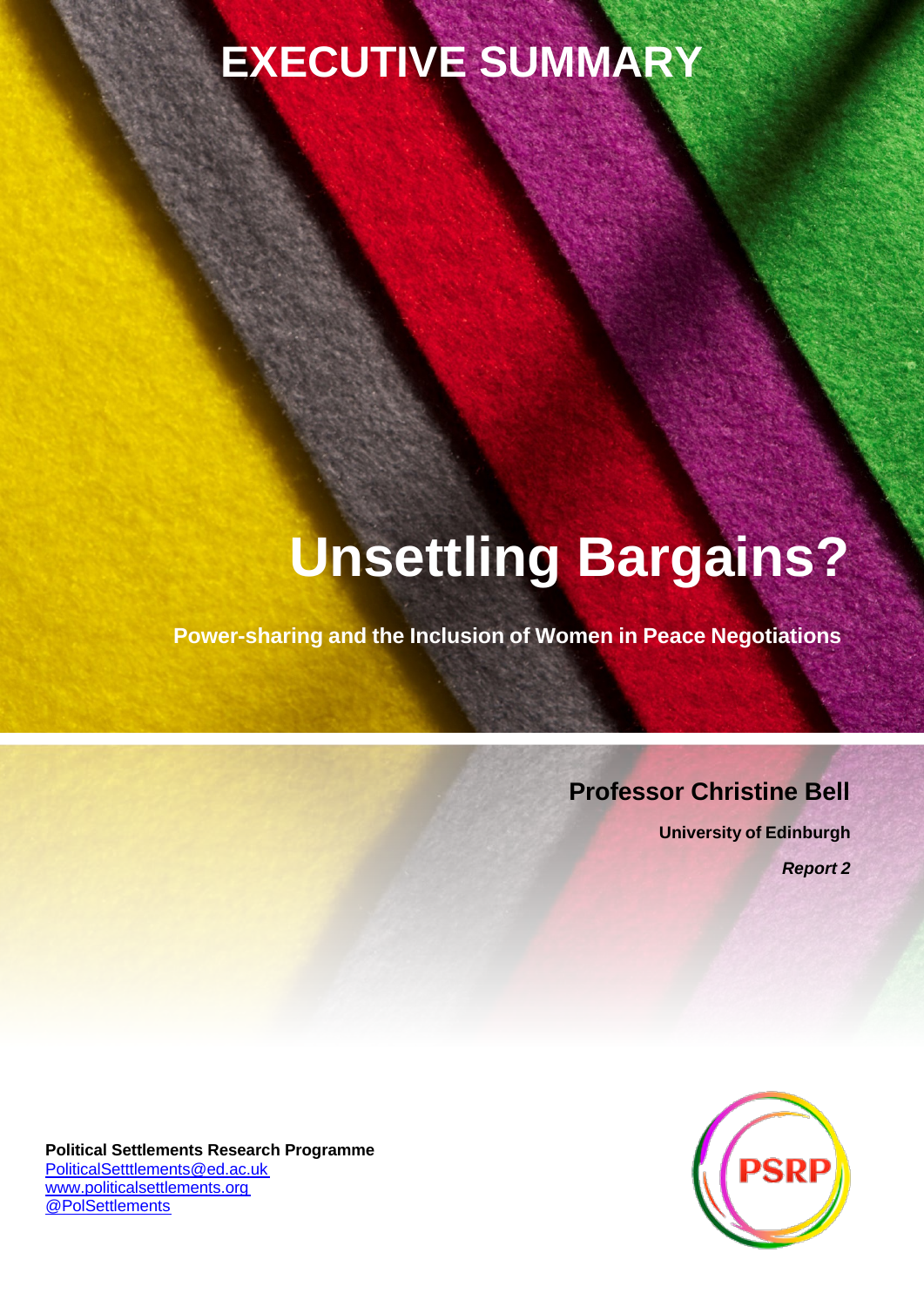**Political Settlements Research Programme (PSRP)**

Global Justice Academy School of Law Old College University of Edinburgh South Bridge Edinburgh EH8 9YL

Tel. +44 (0)131 651 4566 Fax. +44 (0)131 650 2005 E-mail: [PoliticalSetttlements@ed.ac.uk](mailto:PoliticalSetttlements@ed.ac.uk) [www.politicalsettlements.org](http://www.politicalsettlements.org/) [@PolSettlements](https://twitter.com/polsettlements)

Any use of this work should acknowledge the author and the Political Settlements Research Programme. For online use, we ask readers to link to the original resource on the PSRP website.

© Christine Bell 2015.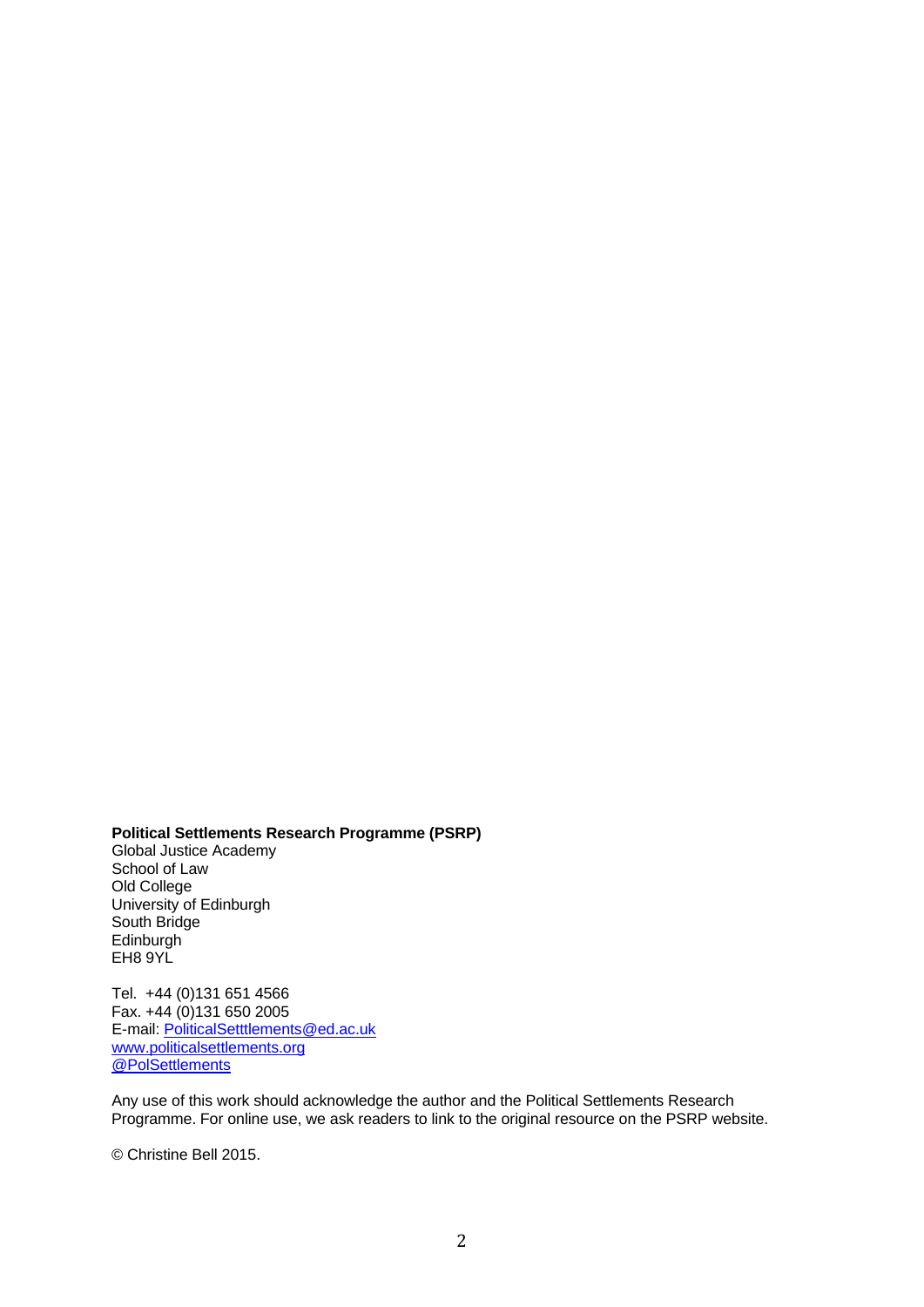# **Acknowledgements**

This report is an output from the new Political Settlements Research Programme [\(www.politicalsettlements.org\)](http://www.politicalsettlements.org/), a programme funded by the UK Aid from the UK Department for International Development (DFID) for the benefit of developing countries, and involving the Global Justice Academy, University of Edinburgh, Conciliation Resources, Institute for Security Studies, Rift Valley Institute, and the Transitional Justice Institute, University of Ulster.

The research has also received funding from UN Women in support of its work supporting the Global Study on the implementation of UNSC Resolution 1325 and the High-level review of that resolution by the UN Secretary-General [\(http://www.unwomen.org/en/news/in](http://www.unwomen.org/en/news/in-)focus/women-peace-security/1325-review-and-global-study).

However, the views expressed and information contained herein are not necessarily those of or endorsed by DFID or UN Women. These organisations can accept no responsibility for such views or information or for any reliance placed on them.

The underlying data collection has also received additional funding form the College of Arts and Humanities, Knowledge transfer fund, of the University of Edinburgh, and the database technology was developed by Development Services, University of Edinburgh, with particular thanks to John Allison and Bill Lee.

The author would also like to acknowledge the research assistance of Celia Davies without whom the report and data collection would have been impossible. I would also like to thank Meg King, Laura Martin, Sissela Matzner, Laura Murdoch, Anna Ross, Jenna Sapiano, and Susan Thomson for coding research assistance and acknowledge the administrative support of Harriet Cornell. I am also grateful for feedback on an earlier draft from Dr Catherine O'Rourke, Transitional Justice Institute, University of Ulster, Dr Sahla Aroussi, Coventry University, and reviewers in UN Women. Remaining mistakes or errors are my own.

The photograph used on the cover page is subject to copyright and may not be reproduced for any reason without permission of the artist, Robert Henderson, and the Global Justice Academy, see further at: [www.politicalsettlements.org/thanks/photography](http://www.politicalsettlements.org/thanks/photography)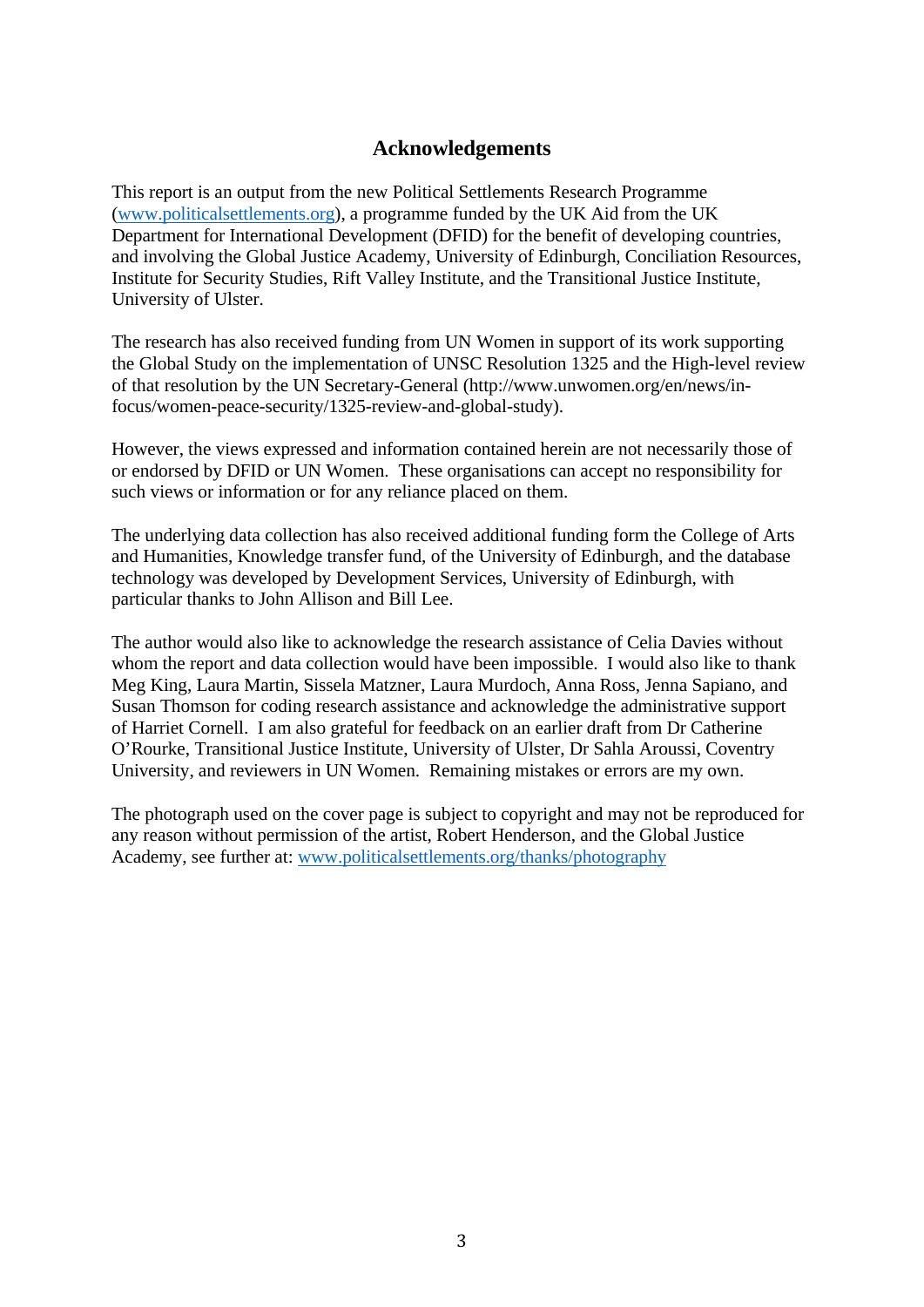

# **About Us**

The Political Settlements Research Programme (PSRP) is centrally concerned with how political settlements can be made more inclusive of those affected by them, to include more than political elites without undermining their stability. In particular, the programme examines the relationship between stability and inclusion, sometimes understood as a relationship between peace-making and justice.

# **The programme is addressing three broad research questions relating to political settlements:**

- 1. How do different types of political settlement emerge, and what are the actors, institutions, resources, and practices that shape them?
- 2. How can political settlements be improved by internally-driven initiatives, including the impact of gender-inclusive processes and rule of law institutions?
- 3. How, and with what interventions, can external actors change political settlements?

The PSRP involves a consortium of five organisations:

- The Global Justice Academy University of Edinburgh: [http://www.globaljusticeacademy.ed.ac.uk](http://www.globaljusticeacademy.ed.ac.uk/)
- Conciliation Resources: [http://www.c-r.org](http://www.c-r.org/)
- The Institute for Security Studies: [https://www.issafrica.org](https://www.issafrica.org/)
- The Rift Valley Institute: [http://www.riftvalley.net](http://www.riftvalley.net/)
- The Transitional Justice Institute University of Ulster: [http://www.ulster.ac.uk/research-and-innovation/research-institutes/transitional](http://www.ulster.ac.uk/research-and-innovation/research-institutes/transitional-justice-institute)[justice-institute](http://www.ulster.ac.uk/research-and-innovation/research-institutes/transitional-justice-institute)

**Find out more at: [www.politicalsettlements.org](http://www.politicalsettlements.org/)**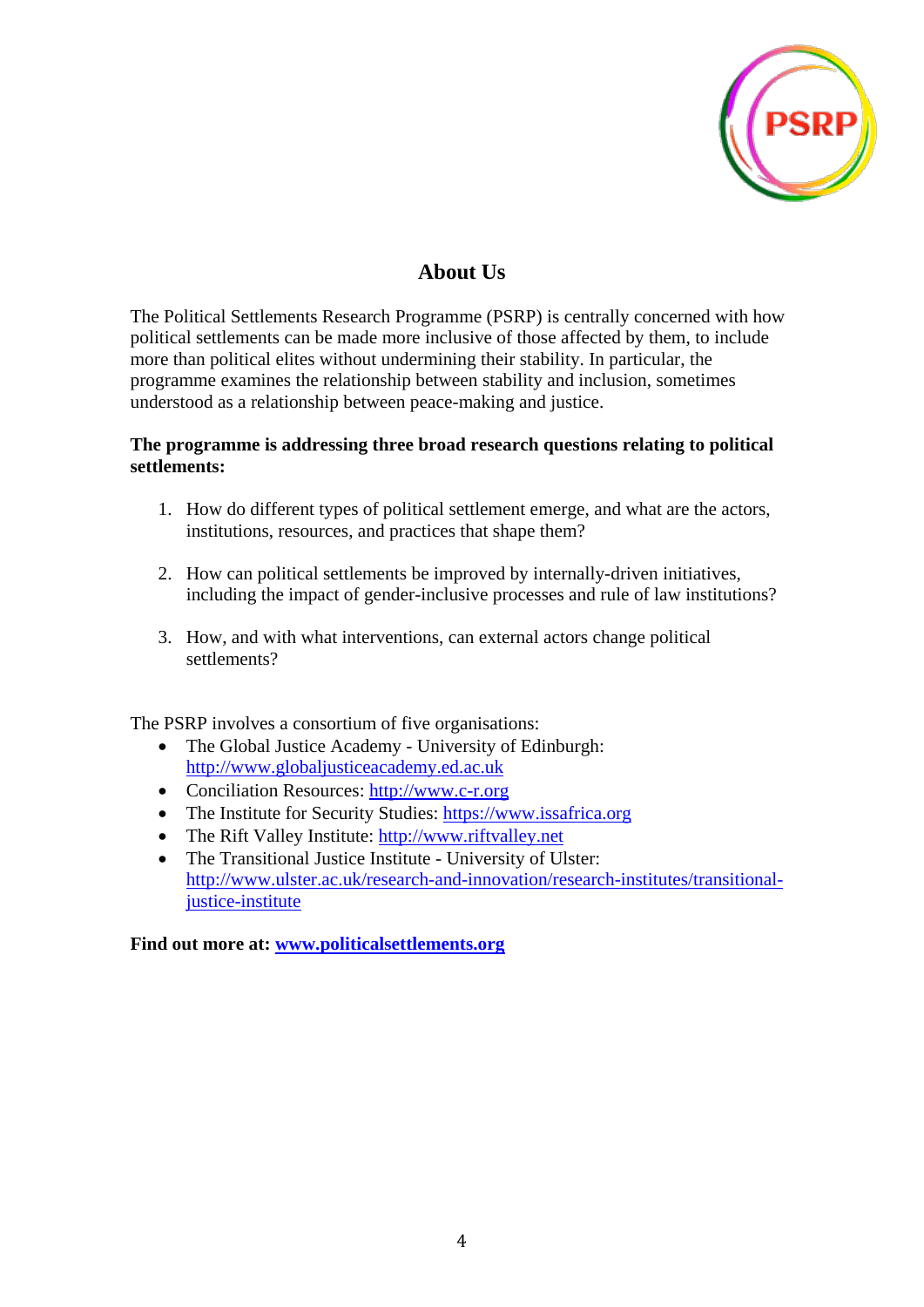# **Unsettling Bargains?**

# **Power-sharing and the Inclusion of Women in Peace Negotiations**

### **Executive Summary**

This research report considers the relationship between power-sharing arrangements in peace agreements and equality of women in public life. In particular it examines

- o asserted tensions between power-sharing and equality for women
- o whether these tensions are born out in peace agreement provision

The report draws on a new peace agreement database: the Peace Agreement Access tool PA- X which will shortly be available at [www.peaceagreements.org.](http://www.peaceagreements.org/) In particular it uses a dataset from PA-X (see power-sharing data in tables Appendix one), together with gender quota data from Quota Project [\(www.quotaproject.org/\).](http://www.quotaproject.org/))

### **The report observes that:**

- Power-sharing remains attractive as a conflict-resolution technique because it offers a technique of power-splitting, politically, territorially and militarily, which is capable of providing a compromise to parties engage in violent conflict. These are elite pacts which have the potential for stabilising political conflict by opening up the central governance arrangements to be more inclusive, but also have the potential for leaving untouched or even making worse other forms of exclusion, notably that of women. Power-sharing arrangements therefore have to be engaged with by women and those seeking women's equality in peace processes
- Power-sharing arrangements also find some root in group-based approachs equality rights standards which focus on equality of outcome – a focus that also supports provision for 'special temporary measures' for women, for example in the form of legislative quotas, and the idea of UNSC Resolution 1325 that peace processes should include 'a gender perspective' also points to the need to use processes and peace agreements to advance equality outcomes for women.
- While there is case study evidence of ways in which peace process provision for power-sharing works to the detriment of women, there has been little sustained empirical work on this relationship
- There is a need for more sustained engagement of the women, peace and security agenda with power-sharing arrangements.
- Conceptually while power-sharing arrangements have standard liberal objections which are shared by women and by feminist scholars, these need to be understood against the backdrop of the difficulty and desirability of majoritarian liberal arrangements for divided societies and for women
- At present there is little guidance on how to reconcile power-sharing and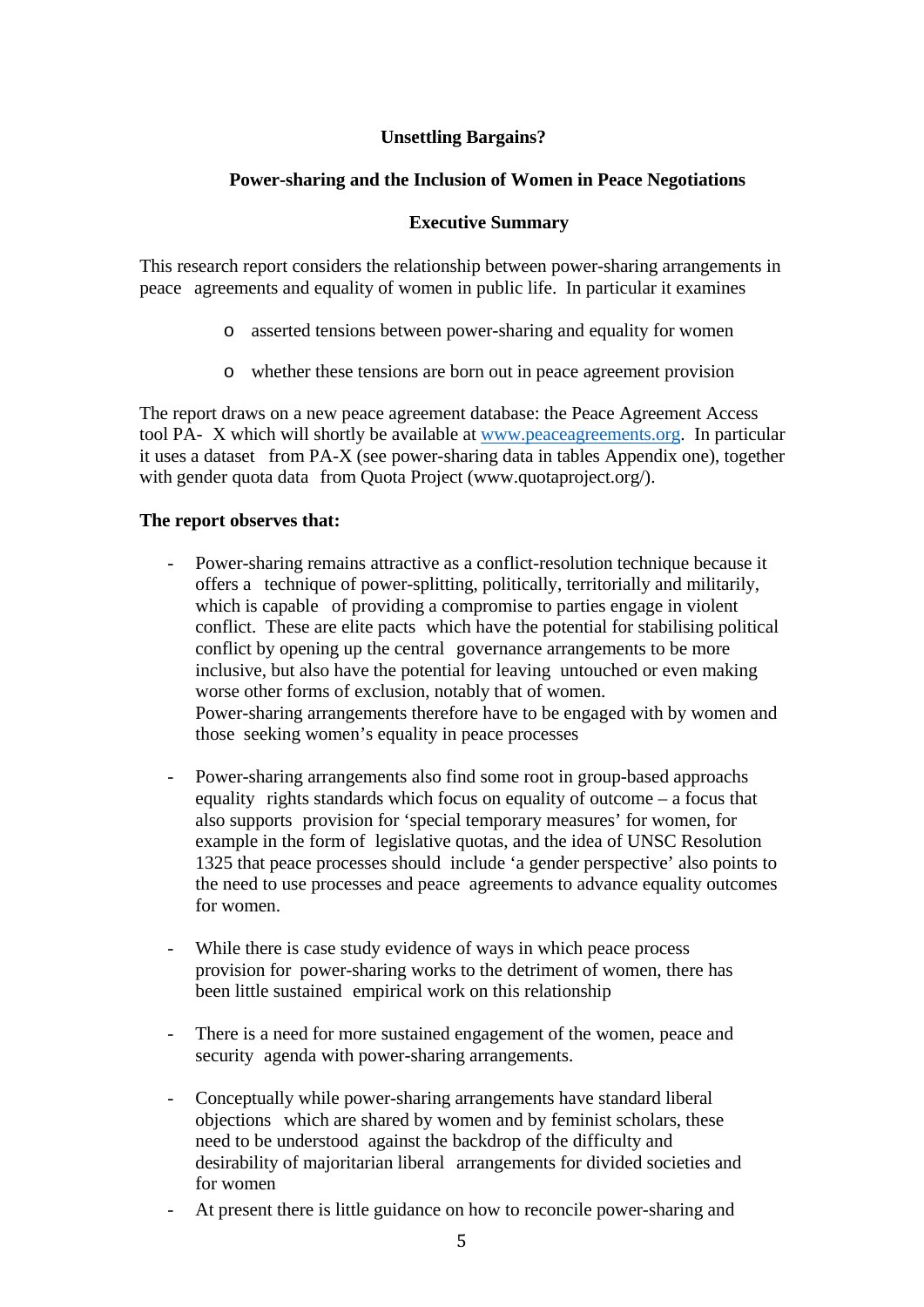women's rights, and little exploration on the connections between group rights for the dominant conflict groups, and group rights focused on women.

#### **Data produced for the report shows that:**

- Power-sharing arrangements typically make some provision for women indicating that there is no automatic assumption by negotiators or parties to the conflict that inclusion of women in executives and legislatures is de-stabilising of power-sharing arrangements. In particular
	- o Peace agreement provision shows that commitments to power-sharing are more often than not coupled with some type of provision for women, either in the form of provisions for specific legislative inclusion and quotas, and/or in the form of gender-specific human rights protection.
	- o Both for peace agreements using power-sharing which provide for women's participation and equality, and for those which do not, legislative quotas are often provided for in subsequent electoral systems.
	- o In the few cases, where neither the peace agreement structure nor the subsequent electoral framework provided for inclusion of women of any type, the numbers of women represented in legislatures was unusually low (Cȏte D'Ivoire (11% women); Haiti (4% women); Lebanon (3% women), although at least two of these situations are also cases of wider 'state failure'.
- It may be that both transitions from one regime to another, bargains focused on group participation, and internationalisation of peace processes, create an opportunity for successfully arguing for group measures aimed at women.
- Little is known empirically as to how provision for women plays out in practice, or their experience of power-sharing agreements in terms of broader equality and socio- economic struggle. Such as case study work as exists, indicates that women do find it difficult to continue to negotiate inclusion in such arrangements, and face problems that are distinct from the problems of majoritarian liberal democratic political structures.

#### **The report recommends that:**

- 1. Political power-sharing arrangements based on group identities, or integrating government and opposition political and military elites, should build in powersharing for women with clear representation of and gender balance of executives and legislatures required, and implemented through electoral laws.
- 2. Political power-sharing provision should where possible consider using liberal models of power-sharing that seek to avoid rigidly prescriptive criteria for how groups are defined and locate power-sharing within a human rights framework which pays particular attention to women's rights.
- 3. More consideration should be given to the inclusion of women and gender perspectives that the pre-negotiation stage of a peace process where broad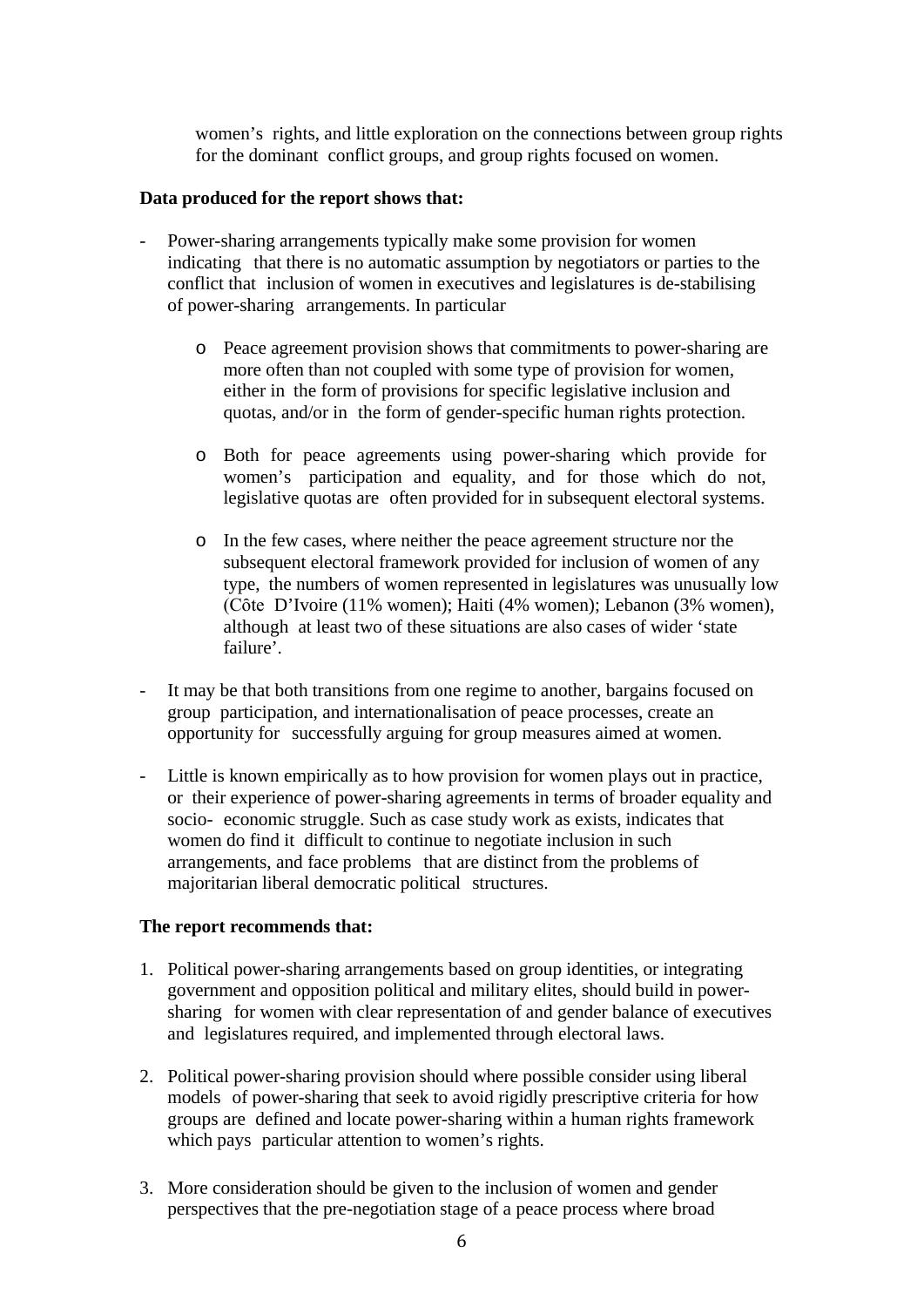commitments are often made to inclusive governments, or the desirability of governments of national unity, as this is often when pathways are set and where specific reference to gender balance and a commitment to women's equality and women's rights is important to ensuring that power-sharing governments pay adequate attention to inclusion of women.

- 4. Evidence indicates that establishing power-sharing with no reference to women, and no subsequent provision for electoral quotas leads to *unusually and unacceptably low* numbers of women in legislatures, and this situation should be avoided.
- 5. Even where political power-sharing has been established with little to no reference to women's participation and women's rights, electoral quotas appear to be possible to achieve and make a real difference to participation of women and levels of women in legislatures. Electoral assistance bodies, peace building operations and those involved in implementation of peace agreements should be aware that there will be clear opportunities and often political will to include gender quotas as part of the detail of how new legislatures and even executives, are established.
- 6. As previous research has indicated, attention needs to be paid to the type of electoral system and the sanctions in place for non-compliance as affecting the outcome of gender quotas in terms of numbers of women elected, as well as to the nature of the quota itself.
- 7. Good practice on political power-sharing and inclusion of women should be shared.
- 8. Understanding and predicting how different power-sharing models will allocate seats, ministries and power, is difficult and involves technical analysis. Where political power-sharing is being considered by participants in peace processes, good quality technical assistance on election models and the ways in which power-sharing can take place concurrently with quotas for women should be given to women and women's organisations so that women are assisted in formulating proposals.
- 9. Territorial power-sharing should include clear protection for women's rights and participation at the sub-national level. Attention should be paid to the relationship between women's rights and local customs laws, and references in the peace agreement, legislation or constitutions, to traditional laws.
- 10. Military power-sharing should focus not just on merging armies and command structures, but also putting in place rights protections and mechanisms, civilian and democratic accountability, and ensuring representation of women throughout.
- 11. Military power-sharing involving reconfiguration of forces and lines of control, should pay attention to the use and location of fire arms, with the aim of accounting for them and reducing them.
- 12. Economic power-sharing arrangements should pay attention to the status of women, and the ways in which wealth-sharing arrangements, will be tied to